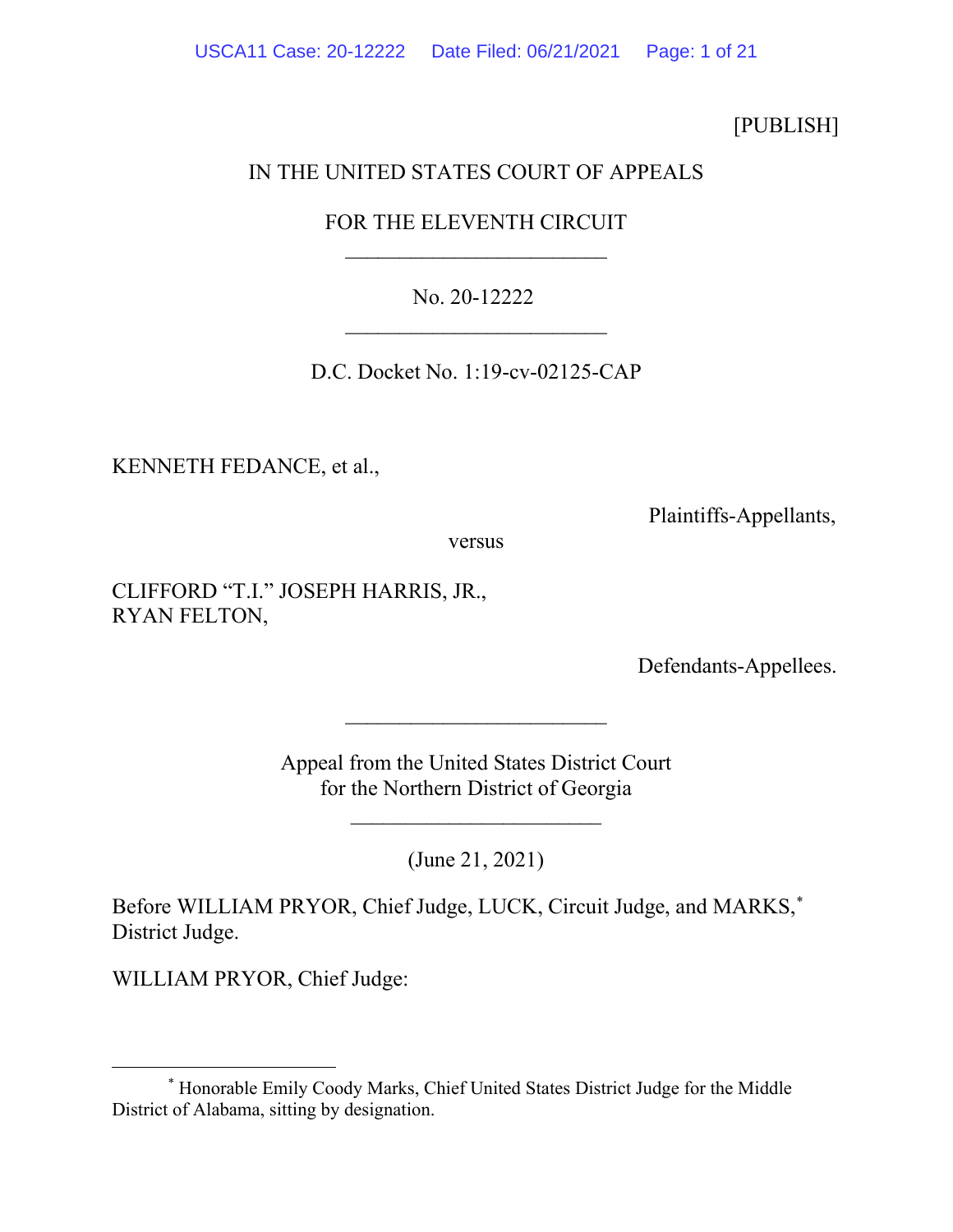This appeal is about an initial coin offering of cryptographic tokens promoted by celebrities to fund a new movie-streaming platform. The platform never launched, and the value of the tokens plummeted a few months after the offering. After the limitations period had run, a purchaser, Kenneth Fedance, brought a putative class action for the sale of unregistered securities against Ryan Felton and Clifford "T.I." Joseph Harris Jr., the purported co-owners of the company that issued the tokens. Fedance asserted that fraudulent concealment equitably tolled the limitations period, but the district court dismissed the complaint as untimely. We affirm.

#### **I. BACKGROUND**

In mid-2017, Ryan Felton created FLiKIO, an "offshore entity" also known as FLiK. FLiK represented that it was "developing [an] online viewing platform that [would] allow[] creatives to sell / rent their projects." It purported that it also planned to fund "unique and creative entertainment projects." To raise funds, FLiK created cryptographic tokens called "FLiK Tokens." FLiK represented that investors could redeem the tokens on its platform after it launched. FLiK never registered FLiK Tokens as securities with the Securities and Exchange Commission.

In August 2017, Felton began to promote FLiK. He created social media accounts for FLiK on Twitter, Facebook, and other platforms. Through these social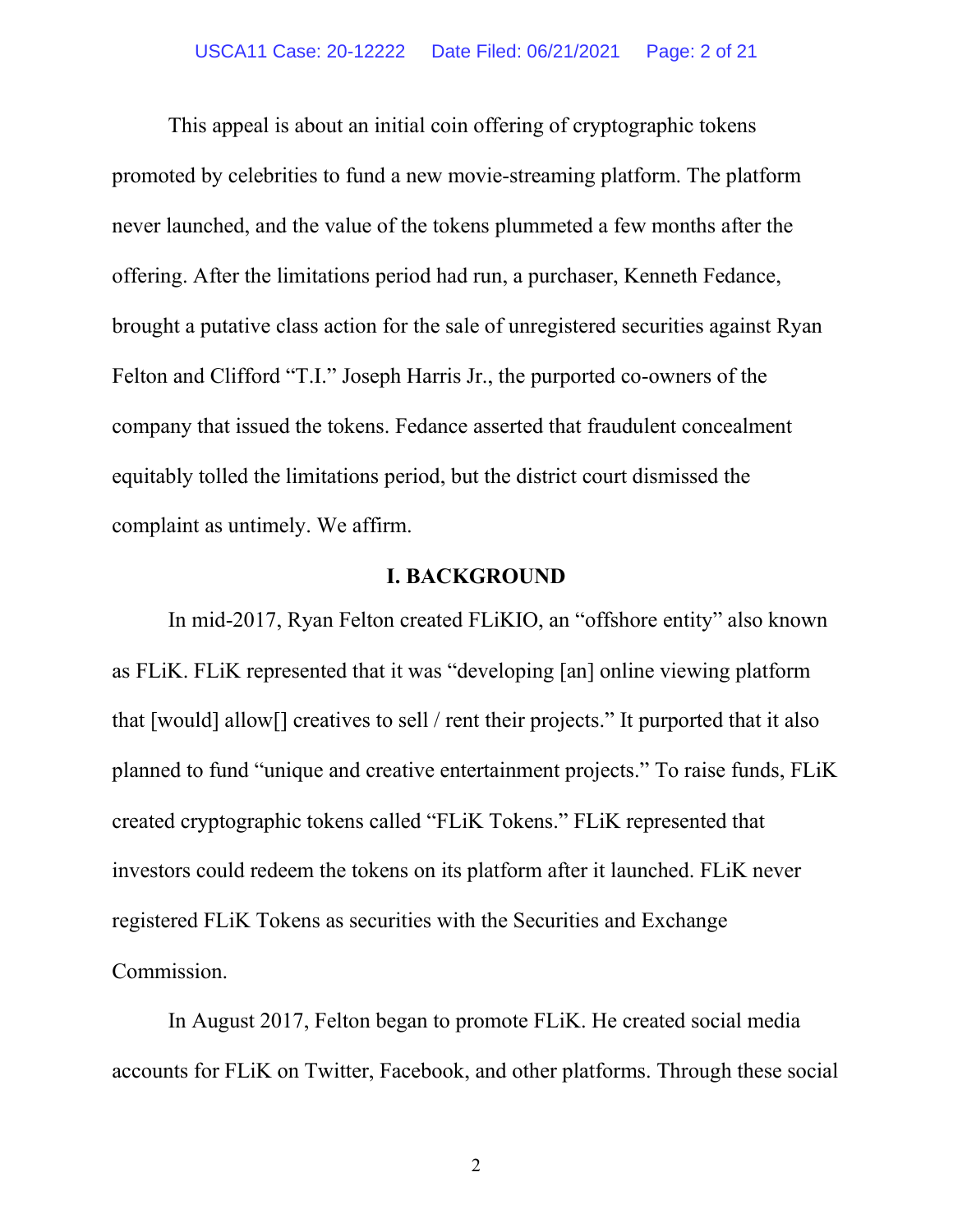#### USCA11 Case: 20-12222 Date Filed: 06/21/2021 Page: 3 of 21

media accounts, FLiK announced that it planned to launch an initial coin offering of FLiK Tokens on August 20. It published a whitepaper on August 12 that provided details about the company and its plans. FLiK explained that it would use the funds from its sale of FLiK Tokens to license content, fund film projects, market and promote the FLiK platform, and integrate FLiK with additional viewing platforms.

A few days later, FLiK announced on social media that "T.I.," an Atlantabased rapper and actor named Clifford Joseph Harris Jr., had joined Felton as a coowner of FLiK. FLiK represented that its leadership included Felton as its "Founder" and Harris as its "Co-Owner." The actor Kevin Hart later tweeted a photograph of himself with Harris and wrote, "I'm Super Excited for [T.I.] and his new venture with @TheFlikIO! They're gonna crush it! #ICO #blockchain #crypto #bitcoin." On Facebook, Hart joked that the photograph portrayed his "tellin [T.I.] how much help he gon need spending all that money he gonna make on his new venture."

On August 20, FLiK launched the initial coin offering of FLiK Tokens and sold the tokens for about six cents each. Meanwhile, Felton continued to portray FLiK as a promising company with major investments and deals. And Harris promoted the initial coin offering to his more than eight million followers on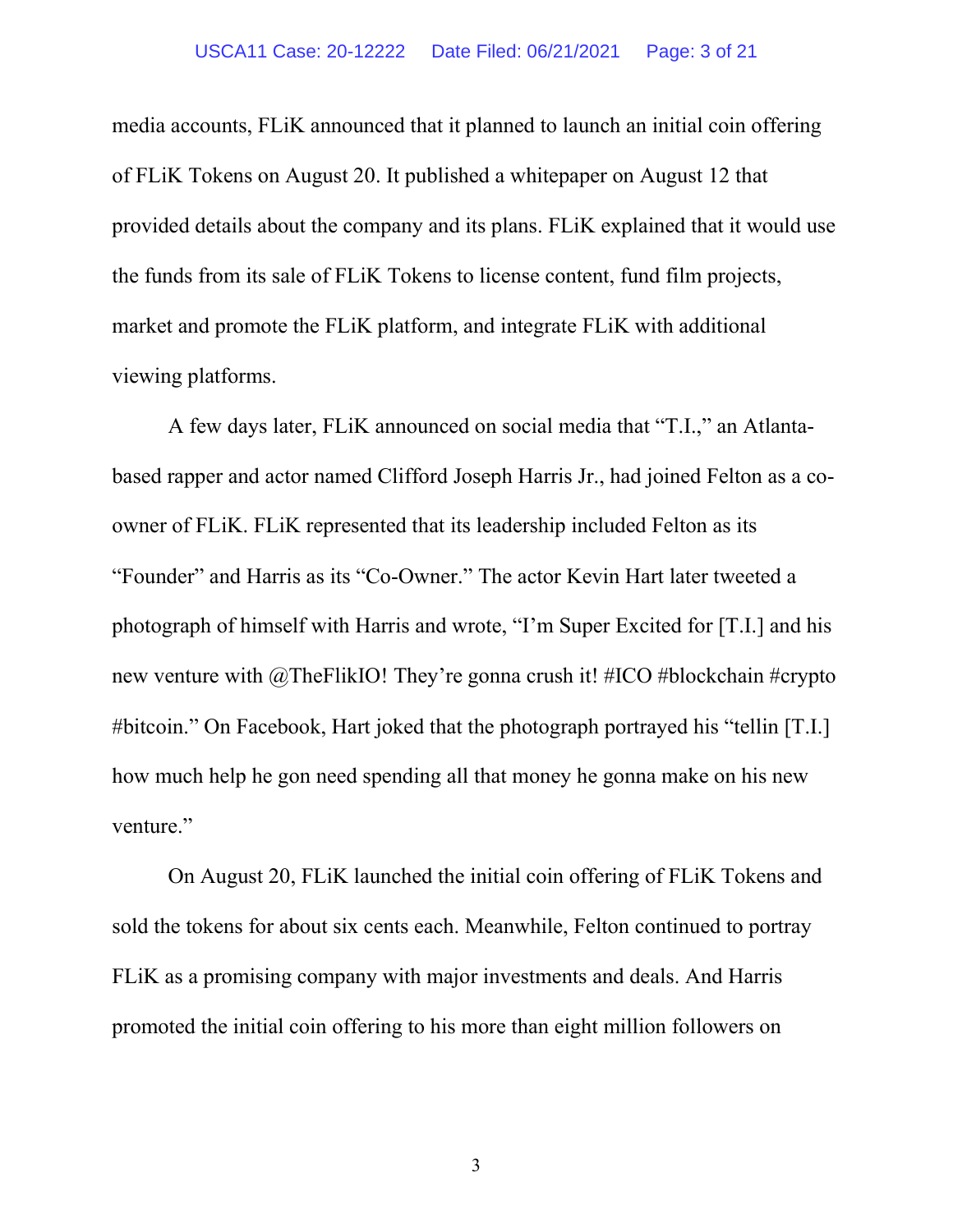Twitter by tweeting, "Check out my new #ICO @TheFlikIO it's about to change #Hollywood!!! #Crowdsale #Blockchain."

The value of FLiK tokens would soon soar and then come crashing down. FLiK closed the initial coin offering on September 20. On October 17, FLiK Tokens reached their peak price of about 35 cents each on a cryptocurrency exchange market. The following day, Felton posted that FLiK Tokens "will be redeemable for \$3.99 in 3 months, \$9.99 in 12 months and \$14.99 in 15 months." He also represented that FLiK was a "growing multi-billion dollar company" that was making film investments. That month, FLiK, Felton, and Harris continued to make announcements and insinuations about FLiK's projects and purported investors. But in late 2017, a "massive 'dump'" of the tokens occurred, and they began to lose value rapidly. FLiK then stopped posting on social media and Felton largely ignored messages from token purchasers. The value of the tokens would climb again until mid-February 2018, but up to only 18 cents each.

FLiK did not, in the end, change Hollywood. On April 3, 2018, in what would be its final tweet, FLiK announced that it had "missed [its] deadline" to launch its streaming service. None of its services or projects came to fruition and its website was eventually deleted. By August 3, FLiK Tokens were worth less than one cent a token. On August 29, FLiK announced that it had been acquired by Skyblock Media Group, LLC, a company created the previous day. Felton told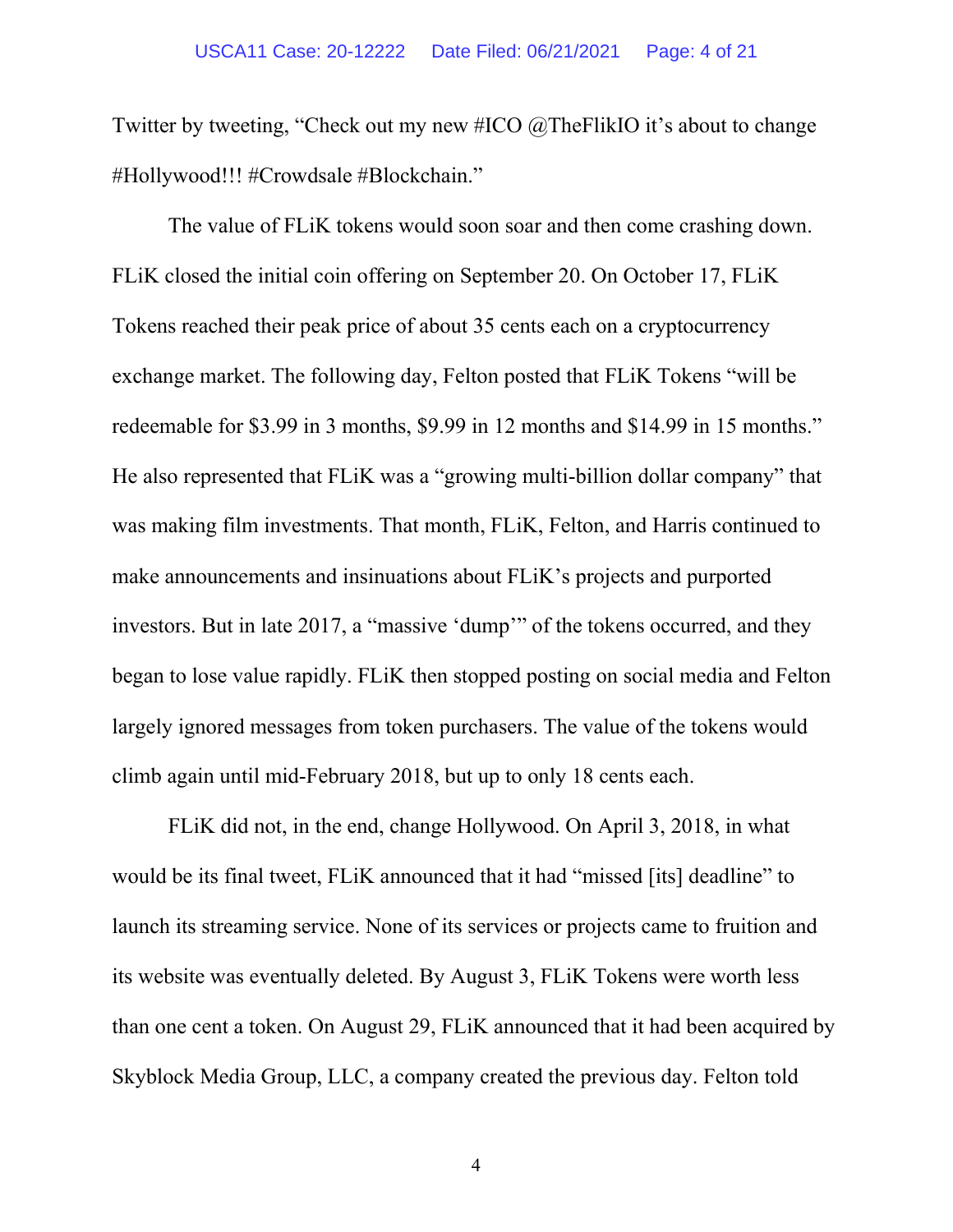token purchasers that Skyblock would not be run by the same people involved in FLiK.

Kenneth Fedance purchased \$3,000 worth of FLiK Tokens on August 23, 2017. On May 10, 2019, Fedance, individually and on behalf of a putative class of persons who purchased FLiK Tokens during the initial coin offering, sued Felton and Harris for securities violations. The complaint asserted three counts: two counts under section 12(a)(1) of the Securities Act of 1933, 15 U.S.C. § 77*l*(a)(1), and one under section 15(a) of the Act, *id.* § 77o(a). It alleged that Felton and Harris sold unregistered securities in violation of section 5(a) and (c) of the Act, *id.* § 77e(a), (c), that Harris acted as a "statutory seller" of unregistered securities, and that Felton and Harris were liable as controlling persons of an entity, FLiK, that engaged in the sale of unregistered securities.

Anticipating a defense that the claims were untimely, Fedance asserted that he could not "Bring Em Out" earlier. *See* T.I., *Bring Em Out*, *on* Urban Legend (Atlantic Records & Grand Hustle Records 2004). He alleged that he was "unaware" that FLiK Tokens were securities subject to regulation until April 25, 2019, when the district court issued a ruling in a similar lawsuit. *See Beranger v. Harris*, 2019 WL 5485128, at \*4 (N.D. Ga. Apr. 24, 2019). He asserted that Felton "fraudulently concealed the true nature of FLiK [Tokens]." According to Fedance, he was "unaware of any facts giving rise to this action" because of "Felton's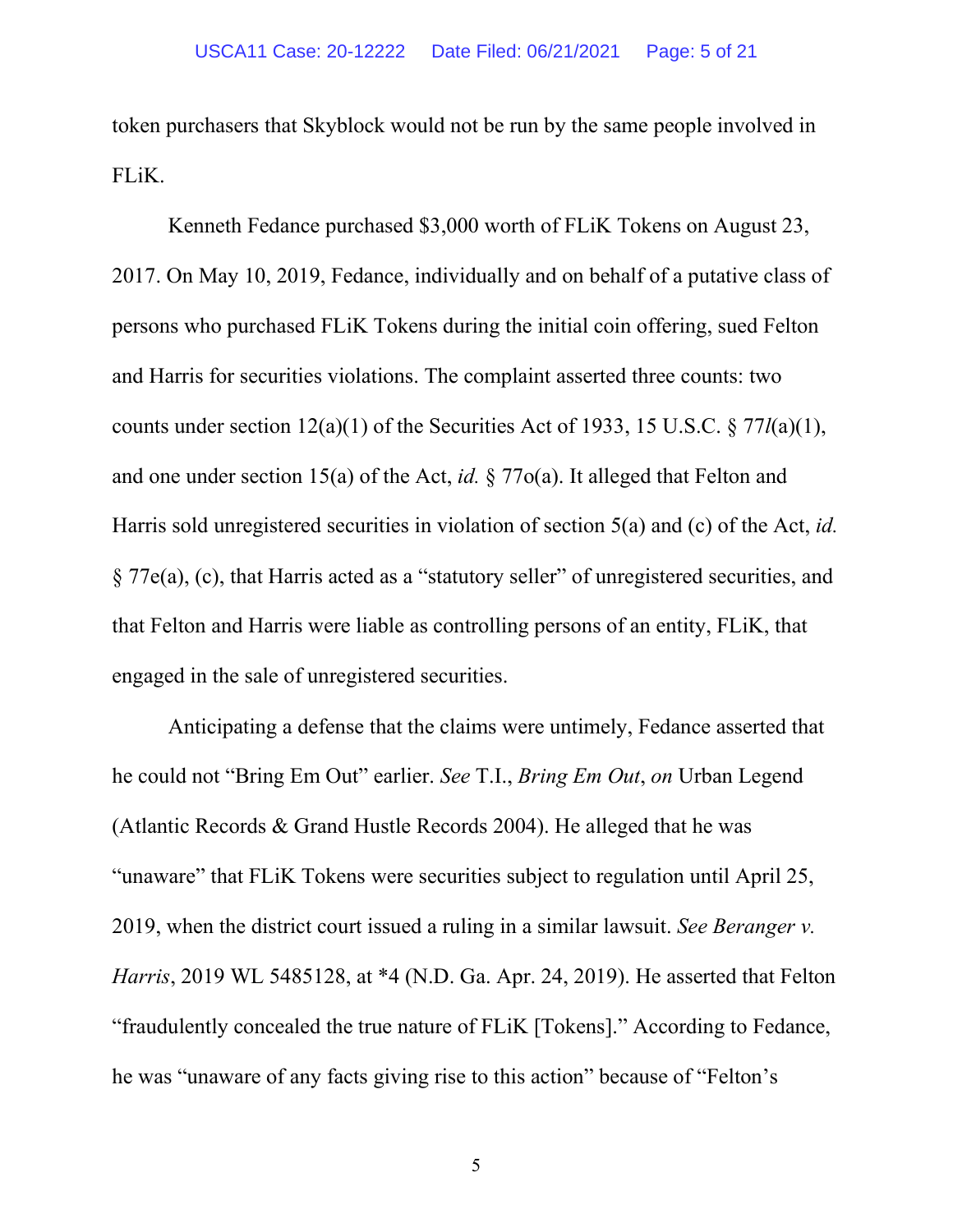#### USCA11 Case: 20-12222 Date Filed: 06/21/2021 Page: 6 of 21

fraudulent misstatements and omissions promising that FLiK [Tokens] had actual utility" and were not securities. And he alleged that the misrepresentations continued through August 2018, with the alleged acquisition of FLiK by SkyBlock, so he could not "have possibly known sufficient facts to bring this action until September 2018, at the very earliest."

Harris moved the district court to dismiss the complaint against him as untimely. The district court said, in effect, "Live Your Life," and granted the motion. *See* T.I. featuring Rihanna, *Live Your Life*, *on* Paper Trail (Atlantic Records & Grand Hustle Records 2008). The district court concluded that the statute of limitations was not subject to either a discovery rule or equitable tolling. In response to an order to show cause, Fedance agreed with the district court that the same question of law controlled whether the claims against Felton were timely. So the district court dismissed the claims against Felton too.

### **II. STANDARDS OF REVIEW**

"We review *de novo* the district court's dismissal of [a claim] for failure to satisfy the applicable statute of limitations, taking as true all factual allegations contained on the face of the complaint." *Byrd v. MacPapers, Inc.*, 961 F.2d 157, 159 (11th Cir. 1992). We also review *de novo* questions of statutory interpretation. *United States v. Hastie*, 854 F.3d 1298, 1301 (11th Cir. 2017).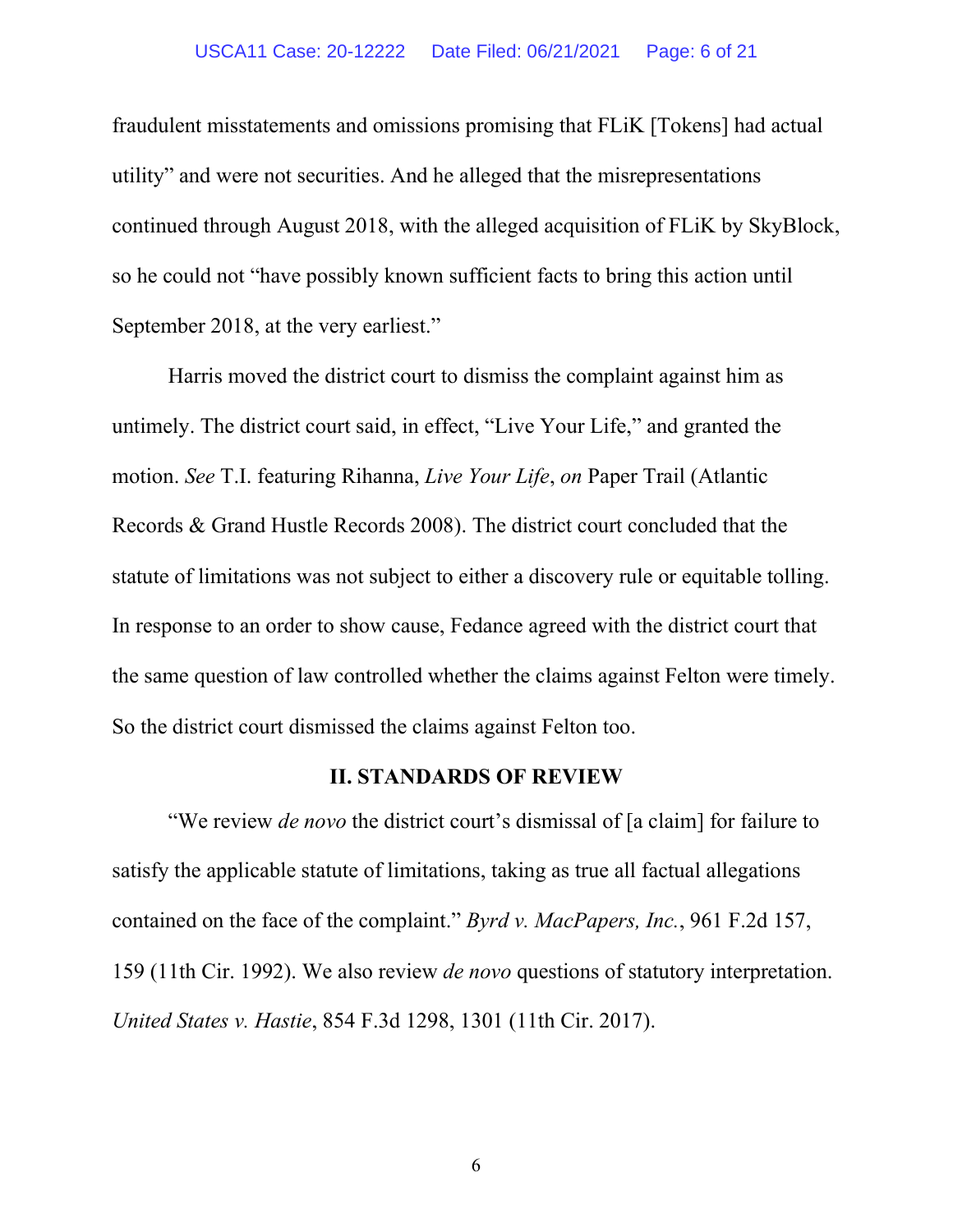#### **III. DISCUSSION**

We divide our discussion in two parts. We first explain that the district court erred by concluding that the text of the statute of limitations for section  $12(a)(1)$ and section 15(a) claims forecloses equitable tolling. We next determine that the complaint does not plausibly allege that Felton or Harris fraudulently concealed the facts necessary to assert claims under sections  $12(a)(1)$  or  $15(a)$  against them. Because we affirm the dismissal of the complaint as untimely, we do not reach Harris's alternative arguments for affirmance, or Felton's attempt to adopt them.

## *A. The Text of the Statute of Limitations for Section 12(a)(1) and Section 15(a) Claims Does Not Foreclose Equitable Tolling.*

When it interpreted the applicable statute of limitations, the district court made the "all-too-common mistake" of conflating the doctrine of fraudulent concealment, an equitable-tolling doctrine, with the discovery rule. *SEC v. Gabelli*, 653 F.3d 49, 59 (2d Cir. 2011), *rev'd on other grounds*, 568 U.S. 442 (2013). That statute of limitations, 15 U.S.C. § 77m, includes a discovery rule for some claims, but not for section  $12(a)(1)$  and section  $15(a)$  claims. But the text of the statute does not foreclose equitable tolling.

Non-jurisdictional statutory time bars come in two forms: statutes of limitations and statutes of repose. "Both are mechanisms used to limit the temporal extent or duration of liability for [certain] acts, but each has a distinct purpose," *Cal. Pub. Emps.' Ret. Sys. v. ANZ Sec., Inc.*, 137 S. Ct. 2042, 2049 (2017) (internal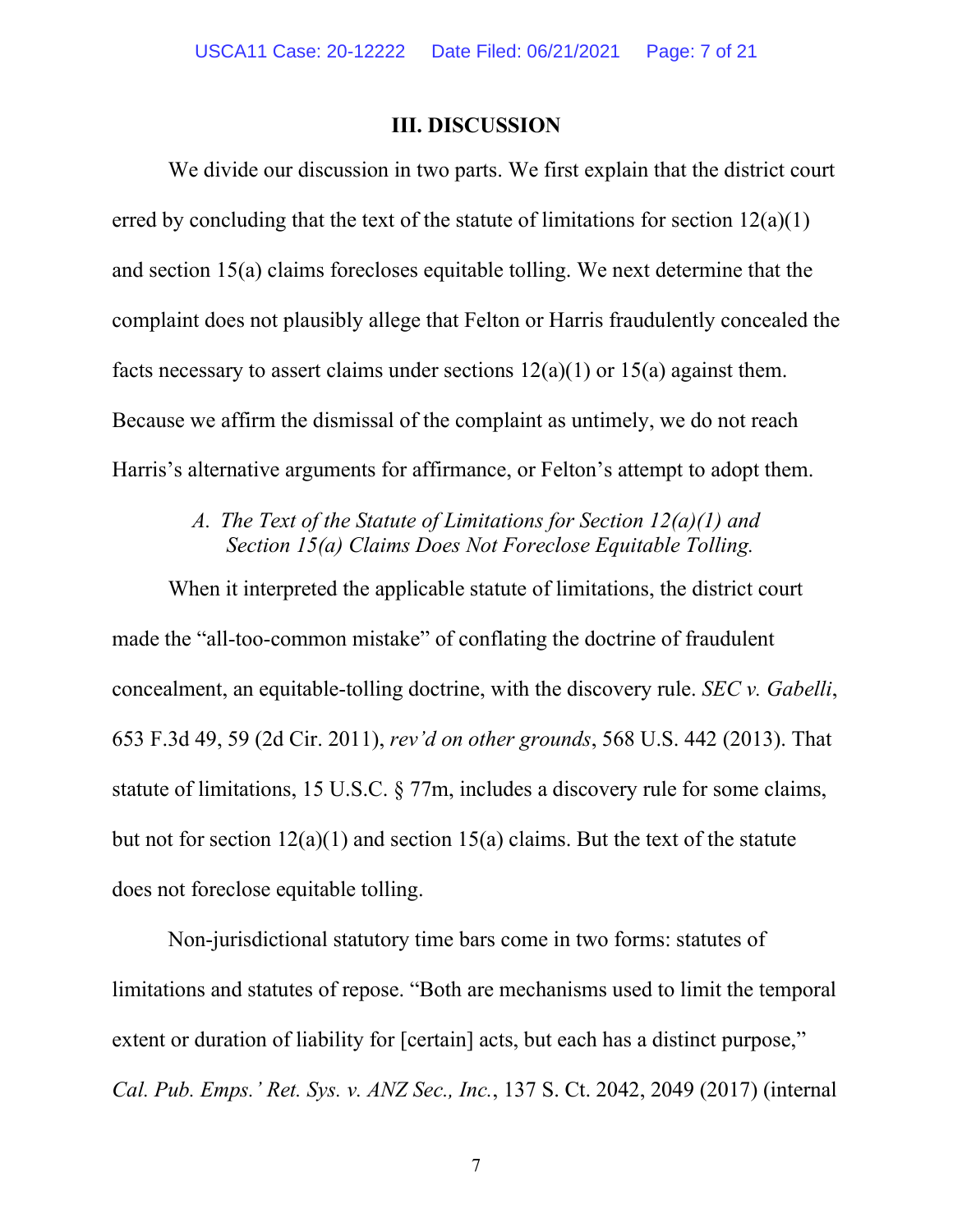quotation marks omitted), and different rules regarding the availability of equitable tolling.

Statutes of limitations, which encourage plaintiffs to pursue claims diligently, *id.*, "are customarily subject to equitable tolling, unless tolling would be inconsistent with the text of the relevant statute," *Young v. United States*, 535 U.S. 43, 49 (2002) (citations and internal quotation marks omitted). "We therefore presume that equitable tolling applies if the period in question is a statute of limitations[.]" *Lozano v. Montoya Alvarez*, 572 U.S. 1, 11 (2014). Equitable tolling "pauses the running of, or 'tolls,' a statute of limitations when a litigant has pursued his rights diligently but some extraordinary circumstance prevents him from bringing a timely action." *Id.* at 10.

In contrast, statutes of repose protect defendants from prolonged exposure to liability. *CTS Corp. v. Waldburger*, 573 U.S. 1, 9 (2014). Statutes of repose may not be tolled, "even in cases of extraordinary circumstances beyond a plaintiff's control." *Id.* In other words, statutes of repose show "No Mercy" to plaintiffs. *See*  T.I. featuring The-Dream, *No Mercy*, *on* No Mercy (Atlantic Records & Grand Hustle Records 2010).

Fedance alleged claims under section  $12(a)(1)$  and section  $15(a)$  of the Securities Act of 1933. 15 U.S.C. §§ 77*l*(a)(1), 77o(a). Section 12(a)(1) creates a private right of action for purchasers of a security against any person who offers or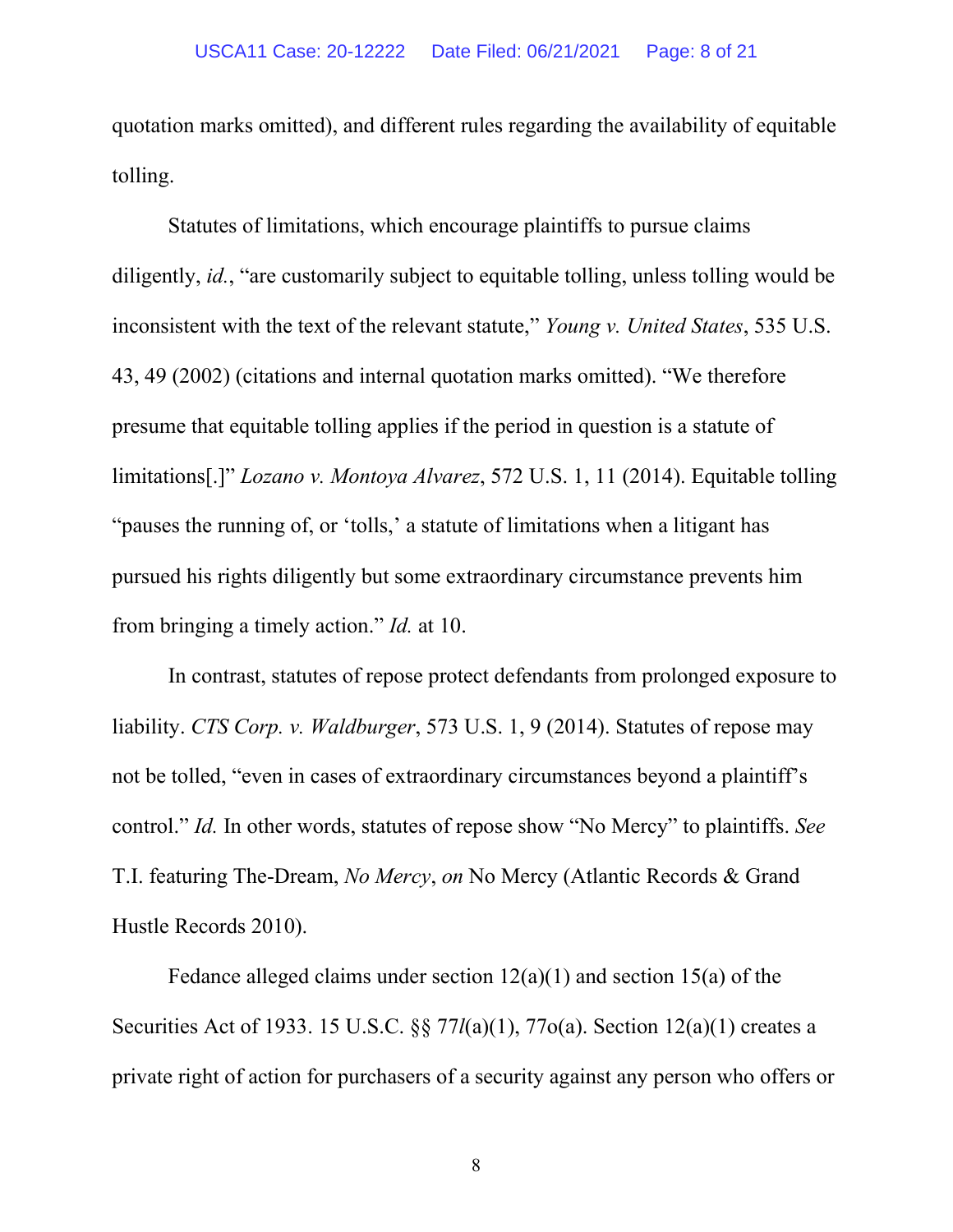sells the security in violation of section 5 of the Act. *Id.* § 77*l*(a)(1). Section 5 in turn prohibits any person from offering, selling, or delivering securities without a registration statement in effect, *id.* § 77e(a), or without filing a registration statement, *id.* § 77e(c). And section 15(a) imposes joint and several liability on a person who controls an entity liable under section 12(a)(1), *id.* § 77o(a), so an action brought under it is subject to the same constraints as a section  $12(a)(1)$ action.

Section 13 of the Act, *id.* § 77m, governs the timeliness of claims brought under section 12(a)(1) and operates in two parts, *Cal. Pub.*, 137 S. Ct. at 2049. First, it creates a one-year limitations period for three kinds of actions and a rule of accrual for each action:

No action shall be maintained to enforce any liability created under section [11] or [12](a)(2) of this [Act] unless brought within one year after the discovery of the untrue statement or the omission, or after such discovery should have been made by the exercise of reasonable diligence, or, if the action is to enforce a liability created under section  $[12](a)(1)$  of this  $[Act]$ , unless brought within one year after the violation upon which it is based.

15 U.S.C. § 77m. Second, it creates a three-year period of repose for the three

kinds of actions, and it establishes a rule of commencement for that period as well:

In no event shall any such action be brought to enforce a liability created under section  $[11]$  or  $[12](a)(1)$  of this  $[Act]$  more than three years after the security was bona fide offered to the public, or under section  $[12](a)(2)$  of this  $[Act]$  more than three years after the sale.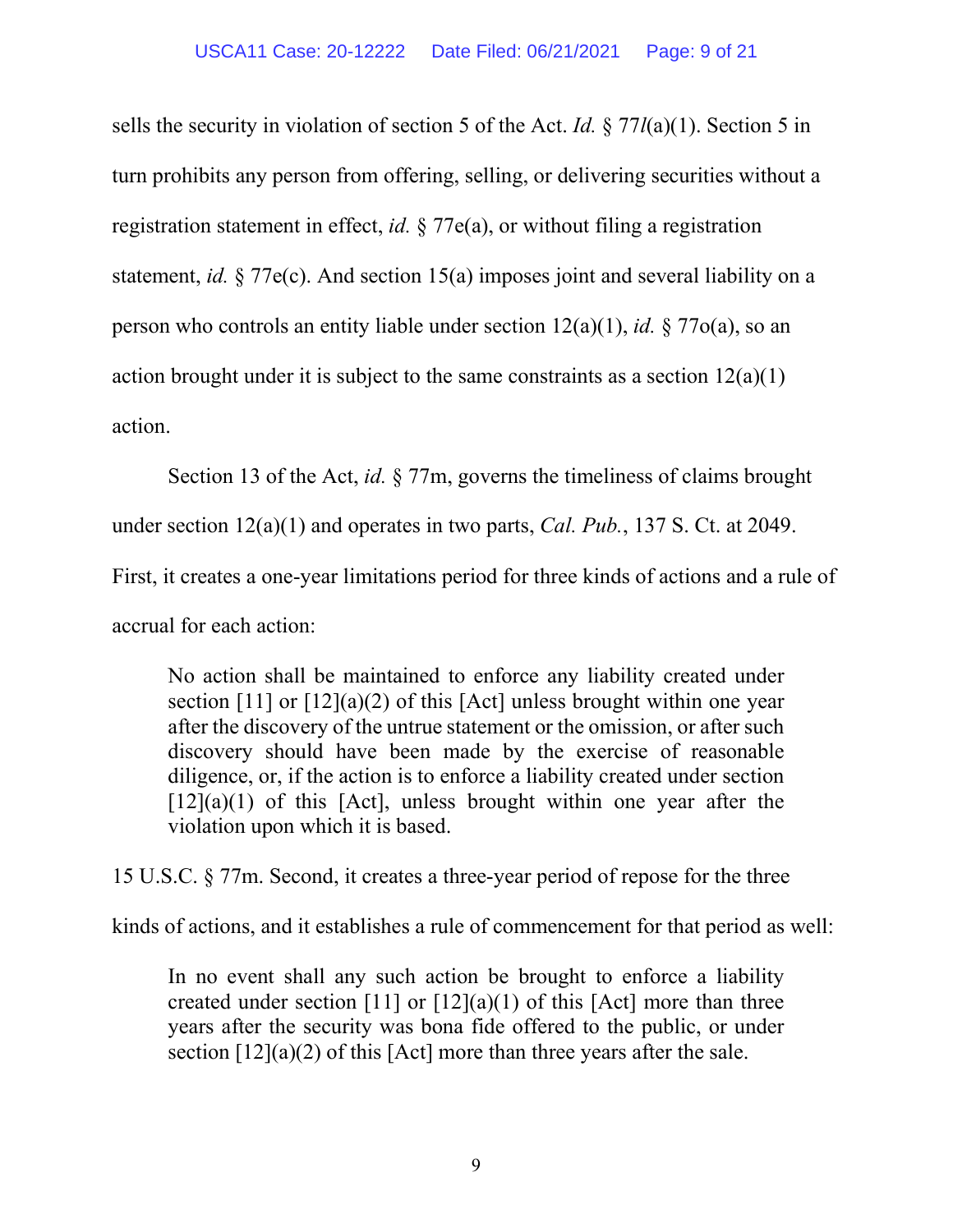*Id.*; *see Cal. Pub.*, 137 S. Ct. at 2049 (considering the timeliness of a section 11 claim). The Supreme Court has explained that the three-year bar is a statute of repose because the "clear terms" of section 13 state "that '*in no event*' shall [a section 11] action be brought more than three years after the securities offering on which it is based." *Cal. Pub.*, 137 S. Ct. at 2049 (alteration adopted) (emphasis added).

The one-year bar on claims under section  $12(a)(1)$  is a statute of limitations. Nothing in the text of section 13 makes equitable tolling inconsistent with that statute. So we presume that equitable tolling is available. *Lozano*, 572 U.S. at 11.

Fedance argues that fraudulent concealment tolled the statute of limitations for his complaint, which he filed in May 2019, well over one year after he purchased FLiK Tokens in August 2017. Fraudulent concealment occurs when a defendant makes affirmative acts or misrepresentations "which are calculated to, and in fact do, prevent the discovery of the cause of action." *In re Int'l Admin. Servs., Inc.*, 408 F.3d 689, 701 (11th Cir. 2005) (internal quotation marks omitted). It is one possible basis for equitable tolling. *See id.*

The district court concluded that, because the text of the statute of limitations for claims under section 12(a)(1) establishes a certain date of accrual that does not depend on the discovery of the underlying violation, equitable tolling is inapplicable. The Sixth Circuit too has held that because "Congress expressly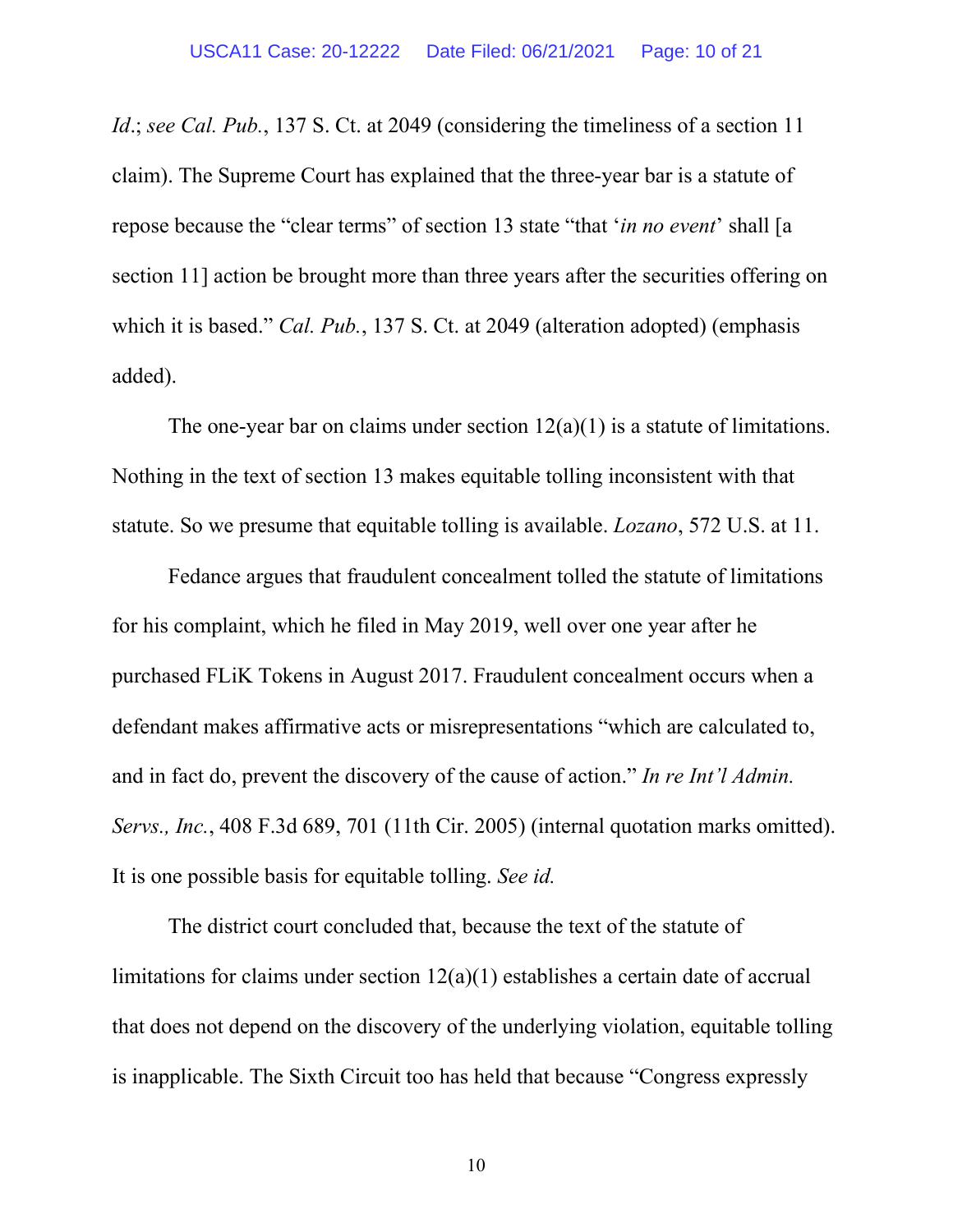mentioned a discovery rule for [section] 12(a)(2) claims but not for [section] 12(a)(1)," it "intended to negate equitable tolling in this context." *Nolfi v. Ohio Ky. Oil Corp.*, 675 F.3d 538, 553 (6th Cir. 2012). We disagree.

"We must distinguish between the *accrual* of [a] plaintiff's claim and the *tolling* of the statute of limitations[.]" *Holland v. Florida*, 560 U.S. 631, 647 (2010) (alteration adopted) (internal quotation marks omitted). Fraudulent concealment "is an equitable tolling doctrine, not an accrual doctrine." *Gabelli*, 653 F.3d at 59. And the discovery rule is a rule of accrual. *Id.*

The discovery rule is distinct from the equitable-tolling doctrine, *Rotkiske v. Klemm*, 140 S. Ct. 355, 361 (2019), although "[t]he two doctrines are often blended or confused," *id.* at 363 n.\* (Ginsburg, J., dissenting in part and dissenting from the judgment). Ordinarily, a statute of limitations begins to run "when the cause of action accrues because Congress legislates against the standard rule that the limitations period commences when the plaintiff has a complete and present cause of action." *Id.* at 360 (majority opinion) (alteration adopted) (internal quotation marks omitted). But when a discovery rule applies, "accrual is delayed until the plaintiff has 'discovered' his cause of action." *Gabelli*, 568 U.S. at 449 (internal quotation marks omitted); *cf. Cada v. Baxter Healthcare Corp.*, 920 F.2d 446, 450 (7th Cir. 1990) ("Tolling doctrines stop the statute of limitations from running even if the accrual date has passed."). Courts have historically applied the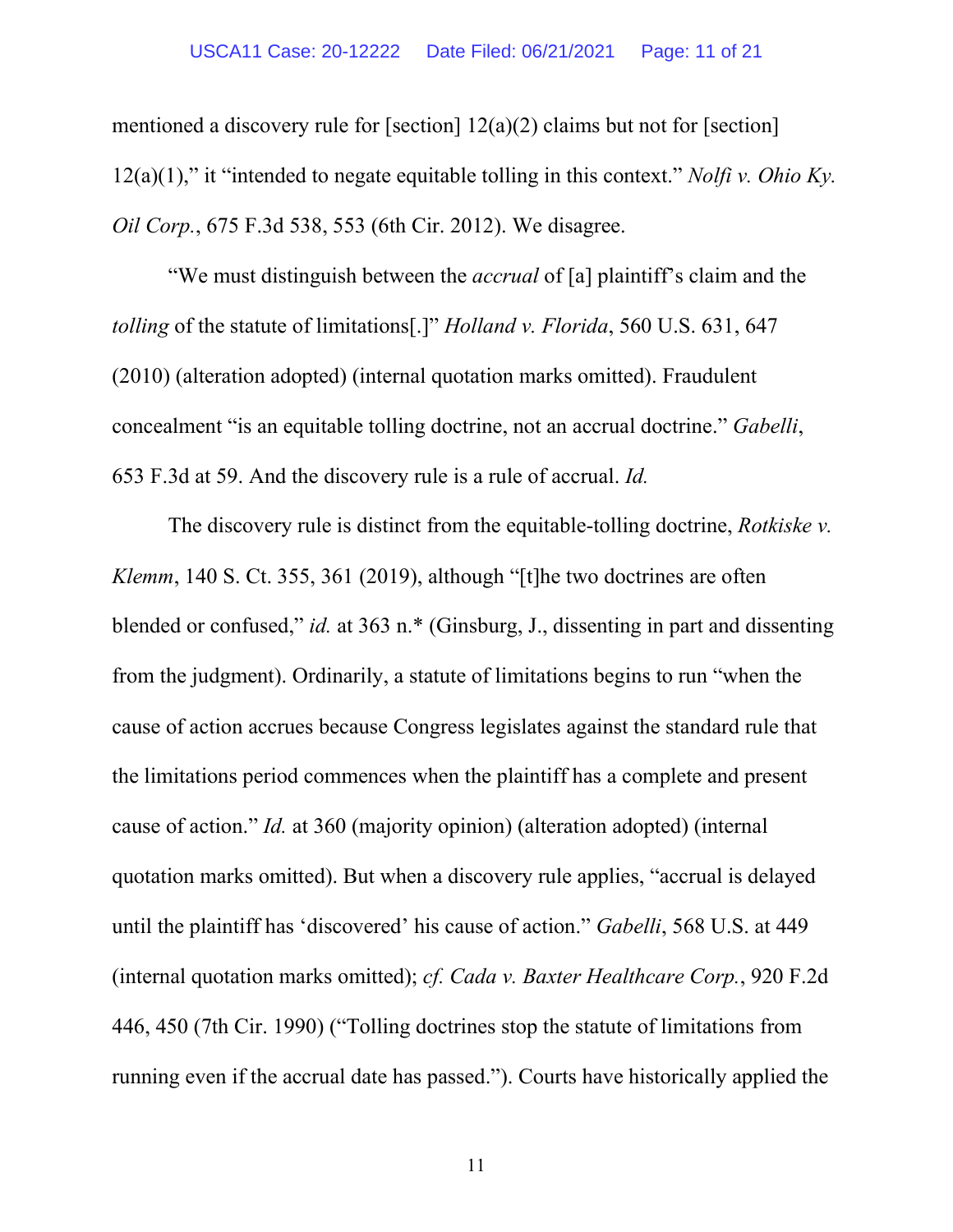discovery rule, as an equitable exception to the standard accrual rule, in actions that sound in fraud. *Gabelli*, 568 U.S. at 449; *see Bailey v. Glover*, 88 U.S. (21 Wall.) 342, 348 (1874). And sometimes, Congress creates a statutory discovery rule, *Rotkiske*, 140 S. Ct. at 361, as it did for the section 11 and section 12(a)(2) claims, *see* 15 U.S.C. § 77m.

Fraudulent concealment works differently than the discovery rule. Like any other basis for equitable tolling, it is not limited to actions that sound in fraud. *Prather v. Neva Paperbacks, Inc.*, 446 F.2d 338, 341 n.2 (5th Cir. 1971). And where the discovery rule automatically delays accrual of a fraud claim until a victim discovers he has been defrauded, *Gabelli*, 568 U.S. at 449, fraudulent concealment tolls the statute of limitations where a defendant acts "above and beyond the wrongdoing upon which the plaintiff's claim is founded" to keep a plaintiff from suing in time, *Cada*, 920 F.2d at 451; *see also Gabelli*, 653 F.3d at 59 ("Under the fraudulent concealment doctrine, even when a claim has already accrued, a plaintiff may benefit from equitable tolling in the event that the defendant took specific steps to conceal her activities from the plaintiff.").

No discovery rule applies to claims brought under section  $12(a)(1)$ . This kind of claim does not sound in fraud. And section 13 does not provide a discovery rule for claims under section 12(a)(1). *Cf. Rotkiske*, 140 S. Ct. 360–61. So the "Countdown" on the statute of limitations for a claim under section  $12(a)(1)$  begins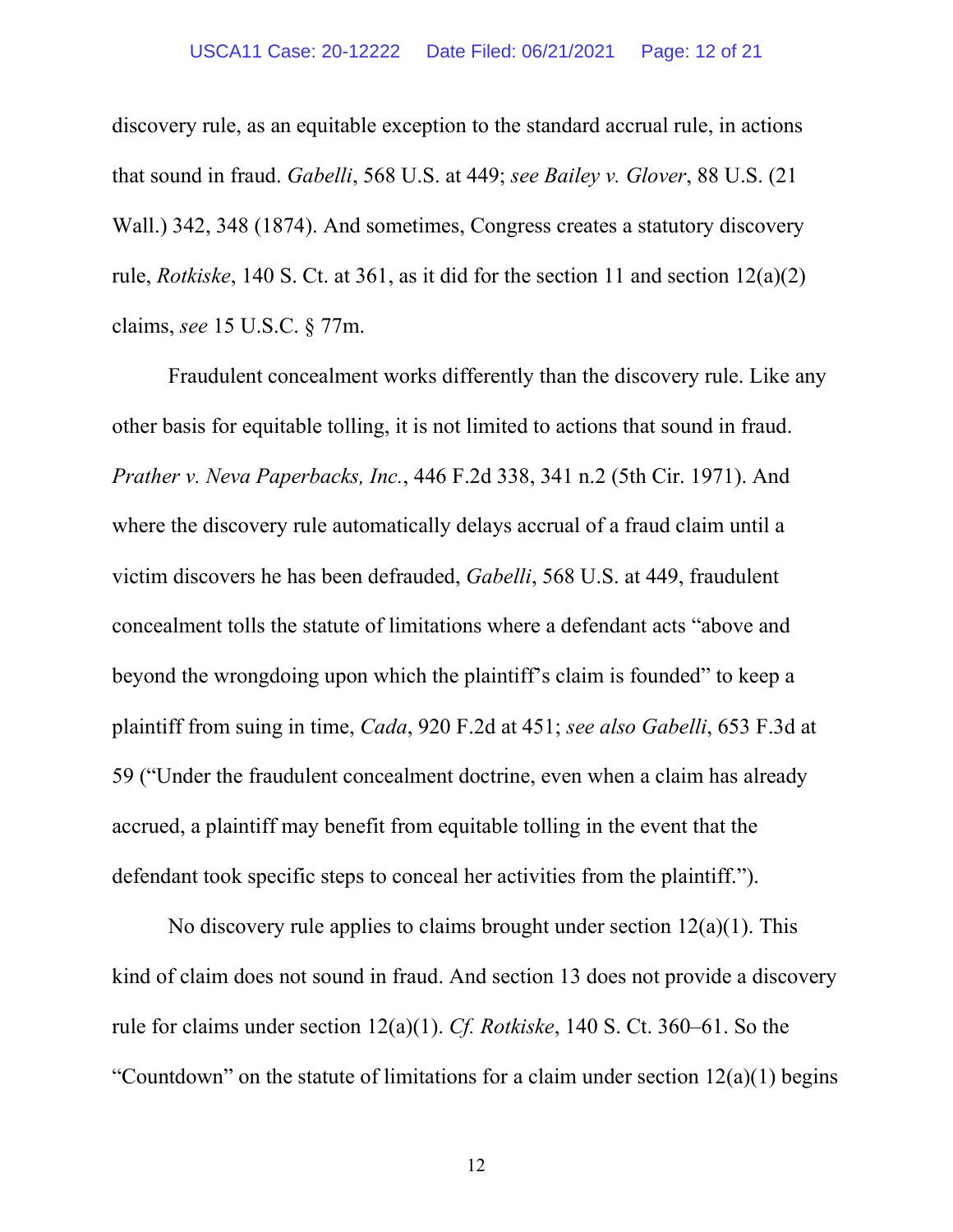on the date of the section 5 violation. *See* T.I., *Countdown, on* Urban Legend; *see also Cook v. Avien, Inc.*, 573 F.2d 685, 691 (1st Cir. 1978); *Gridley v. Cunningham*, 550 F.2d 551, 552 (8th Cir. 1977).

The lack of a discovery rule for claims brought under section  $12(a)(1)$  does not "negate equitable tolling." *Contra Nolfi*, 675 F.3d at 553. "The [negativeimplication canon] properly applies only when . . . the thing specified[] can reasonably be thought to be an expression of *all* that shares in the grant or prohibition involved." Antonin Scalia & Bryan A. Garner, *Reading Law: The Interpretation of Legal Texts* § 10, at 107 (2012) (explaining that a sign outside a restaurant that reads "No dogs allowed" does not imply that other animals *are* allowed in the restaurant). The expression of a rule of accrual for one kind of claim does not imply anything about the tolling of a limitations period for another kind of claim. So the provision of a discovery rule for claims under section 11 and section  $12(a)(2)$  does not imply that equitable tolling of the statute of limitations for claims under section  $12(a)(1)$  is unavailable. The district court erred by concluding otherwise.

The district court also relied on our reasoning in *Hill v. Texaco, Inc.*, 825 F.2d 333 (11th Cir. 1987), to decide that equitable tolling is unavailable, but later Supreme Court decisions have undermined that reasoning. In *Hill*, we concluded that equitable tolling did not apply to a limitations period, 15 U.S.C. § 2805(a), that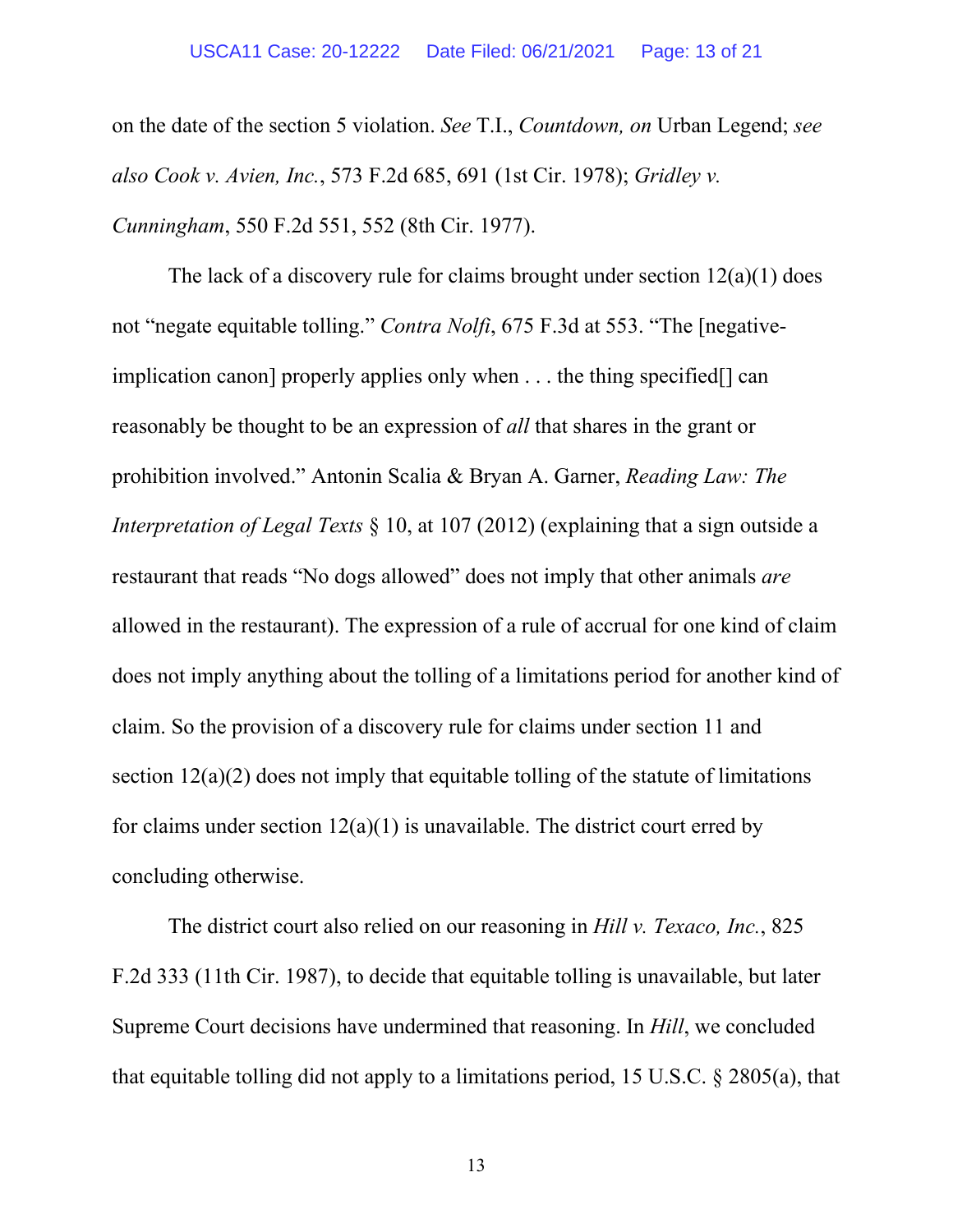was "extremely short" and ran from an "exact starting point" instead of running from discovery. *Id.* at 334–35. The district court concluded that the limitations period for section 12(a)(1) claims satisfied the same criteria identified in *Hill*. But a decade after *Hill*, the Supreme Court held that the *opposite traits*—a discovery rule and a generous limitations period—rendered a statute *inconsistent* with equitable tolling. *United States v. Beggerly*, 524 U.S. 38, 48–49 (1998). Taken together, *Hill* and *Beggerly* would mean both that statutes with fixed starting points and short limitations periods *and* statutes with discovery rules and long limitations periods would not be subject to equitable tolling. But that broad exclusion of equitable tolling is inconsistent with the repeated statements by the Supreme Court "that a nonjurisdictional federal statute of limitations is normally subject to a rebuttable presumption in *favor* of equitable tolling." *Holland*, 560 U.S. at 645–46 (internal quotation marks omitted).

We decline to extend our reasoning in *Hill* to this statute of limitations. We have never applied *Hill* to hold that another statute is inconsistent with equitable tolling. *Cf. Ellis v. Gen. Motors Acceptance Corp.*, 160 F.3d 703, 707–08 (11th Cir. 1998) (distinguishing *Hill* and stating that *Hill* "represents a narrow exception to the general rule"). As the concurring opinion in *Hill* pointed out, without clear congressional guidance to the contrary—such as language providing that "'in no event' can [a date] be surmounted"—we must presume that equitable tolling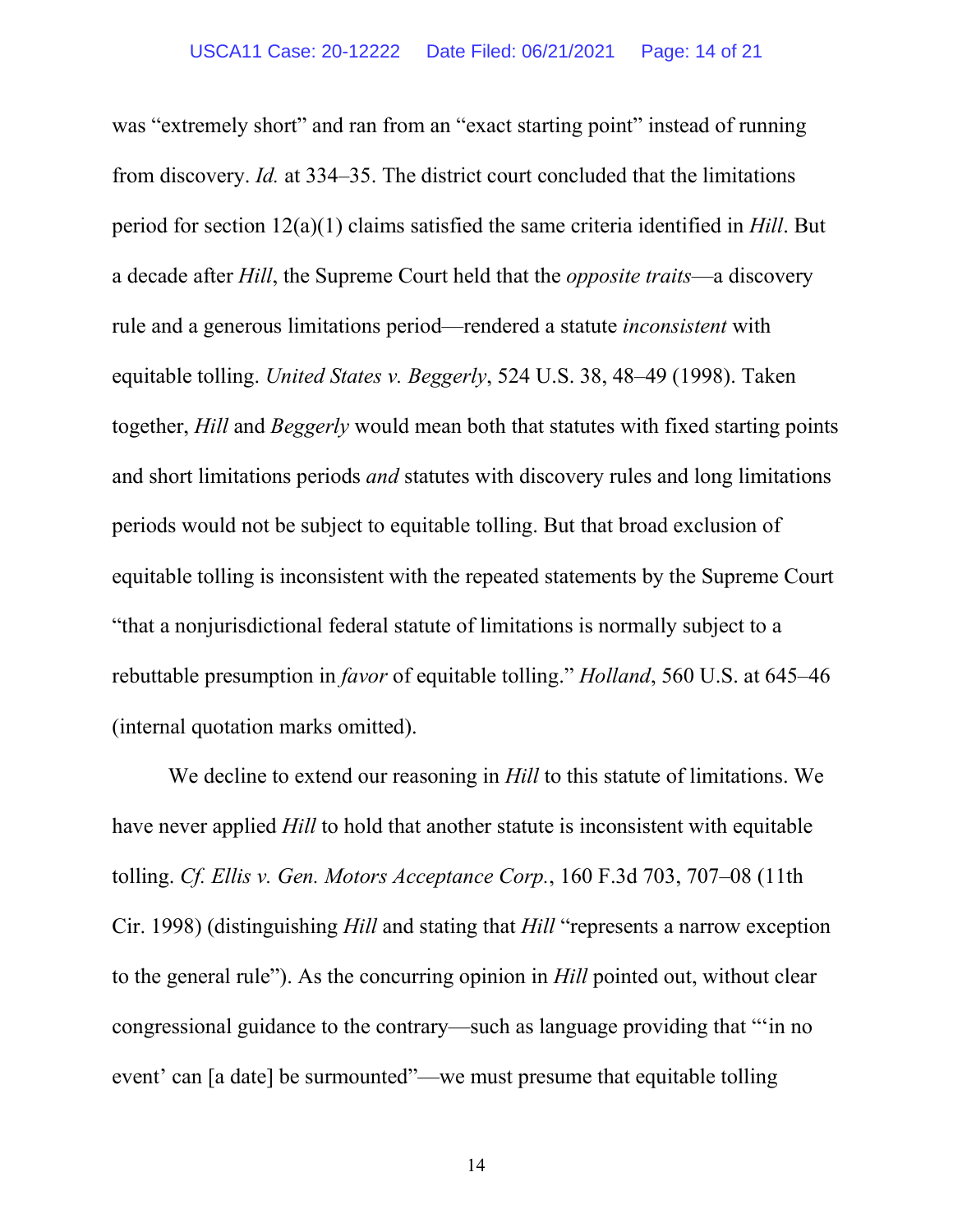principles apply. *Hill*, 825 F.2d at 336 (Morgan, J., concurring specially) (internal quotation marks omitted). We do not disturb that presumption here.

## *B. Fedance Did Not Plausibly Allege that Felton or Harris Fraudulently Concealed Viable Claims Under Sections 12(a)(1) or 15(a) during the Limitations Period.*

Because it concluded that equitable tolling was textually foreclosed, the district court did not consider whether Fedance plausibly alleged that fraudulent concealment prevented him from bringing claims under sections 12(a)(1) or 15(a) within one year of the alleged section 5 violations. He did not, so we affirm the dismissal of the complaint on that ground. *See Powers v. United States*, 996 F.2d 1121, 1123–24 (11th Cir. 1993) (explaining that we may affirm a judgment for any reason supported by the record).

For fraudulent concealment to toll the statute of limitations, a plaintiff "must show both successful concealment of the cause of action and fraudulent means to achieve that concealment." *Prather*, 446 F.2d at 341. The defendant must have actively concealed facts such that the plaintiff remained "ignoran[t] of a potential claim," not "merely ignoran[t] of evidence." *Id.* And, as with all grounds for equitable tolling, the plaintiff must show that he "has pursued his rights diligently." *Lozano*, 572 U.S. at 10; *see also Credit Suisse Sec. (USA) LLC v. Simmonds*, 566 U.S. 221, 227 (2012) ("[W]hen a limitations period is tolled because of fraudulent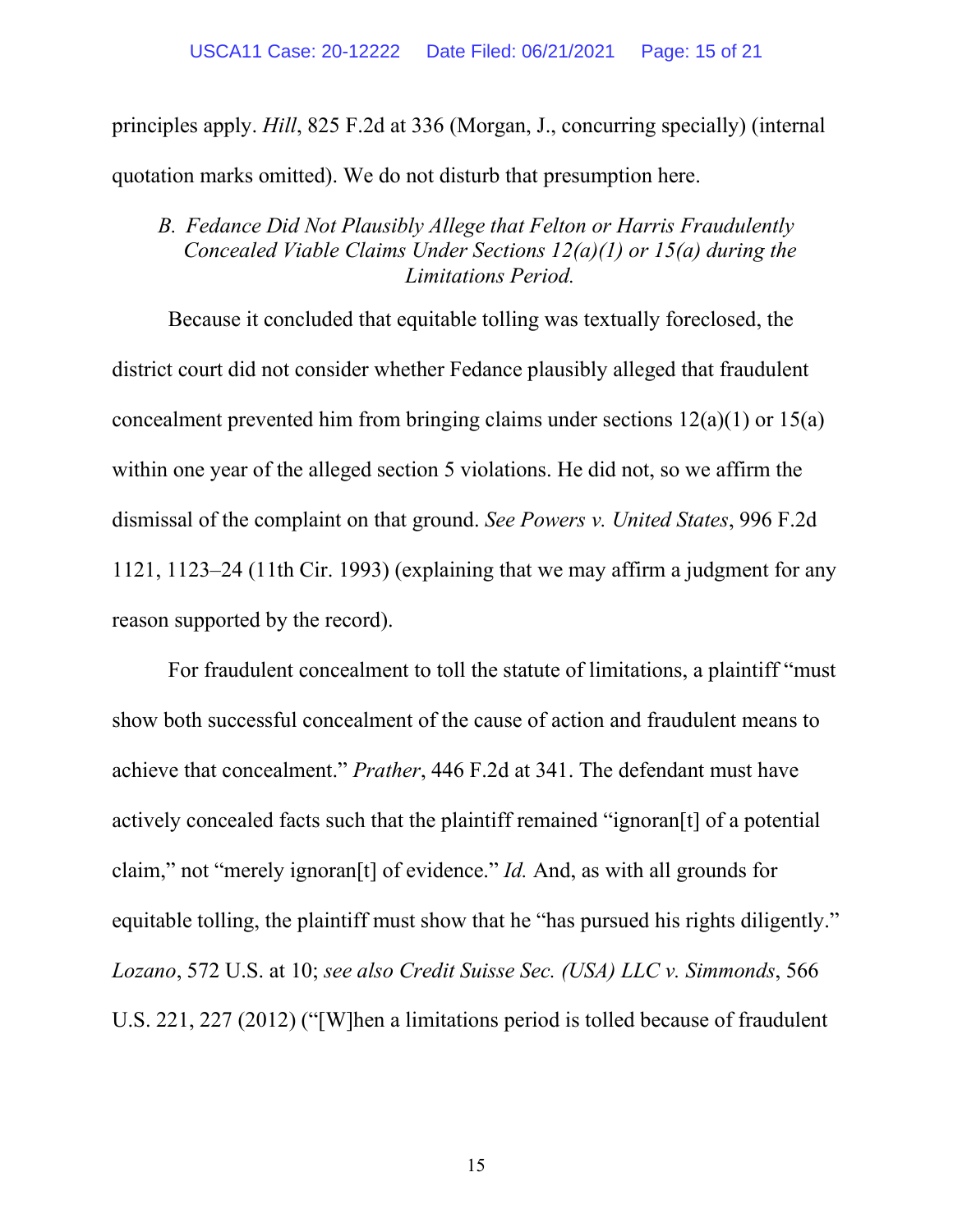concealment of facts, the tolling ceases when those facts are, or should have been, discovered by the plaintiff."). Fedance cannot satisfy this burden.

In conclusory fashion, Fedance alleges that neither he nor putative class members could bring claims for the sale of unregistered securities within the oneyear limitations period because Felton and Harris fraudulently concealed the facts necessary to reach the legal conclusion that FLiK Tokens were securities. But you cannot make fraudulent concealment mean "Whatever You Like." *See* T.I., *Whatever You Like*, *on* Paper Trail. The factual allegations of Fedance's complaint make it implausible that any token purchaser was unaware of possible claims under sections  $12(a)(1)$  or  $15(a)$  against the purported co-owners of FLiK as soon as they bought the tokens in August and September 2017.

Fedance's assertion of fraudulent concealment rests entirely on his supposed inability to "gather the intentionally concealed facts that the tokens were a scam with no utility" and determine that they were securities before the limitations period elapsed. He says that Felton and Harris concealed these facts by "repeat[ing] the sham wonders of FLiK Tokens including their utility." But Fedance misunderstands the test to determine whether something is a security subject to federal securities laws and regulations.

The Securities Act of 1933 defines a "security" to include many things, including an "investment contract." 15 U.S.C. § 77b(a)(1). Courts have interpreted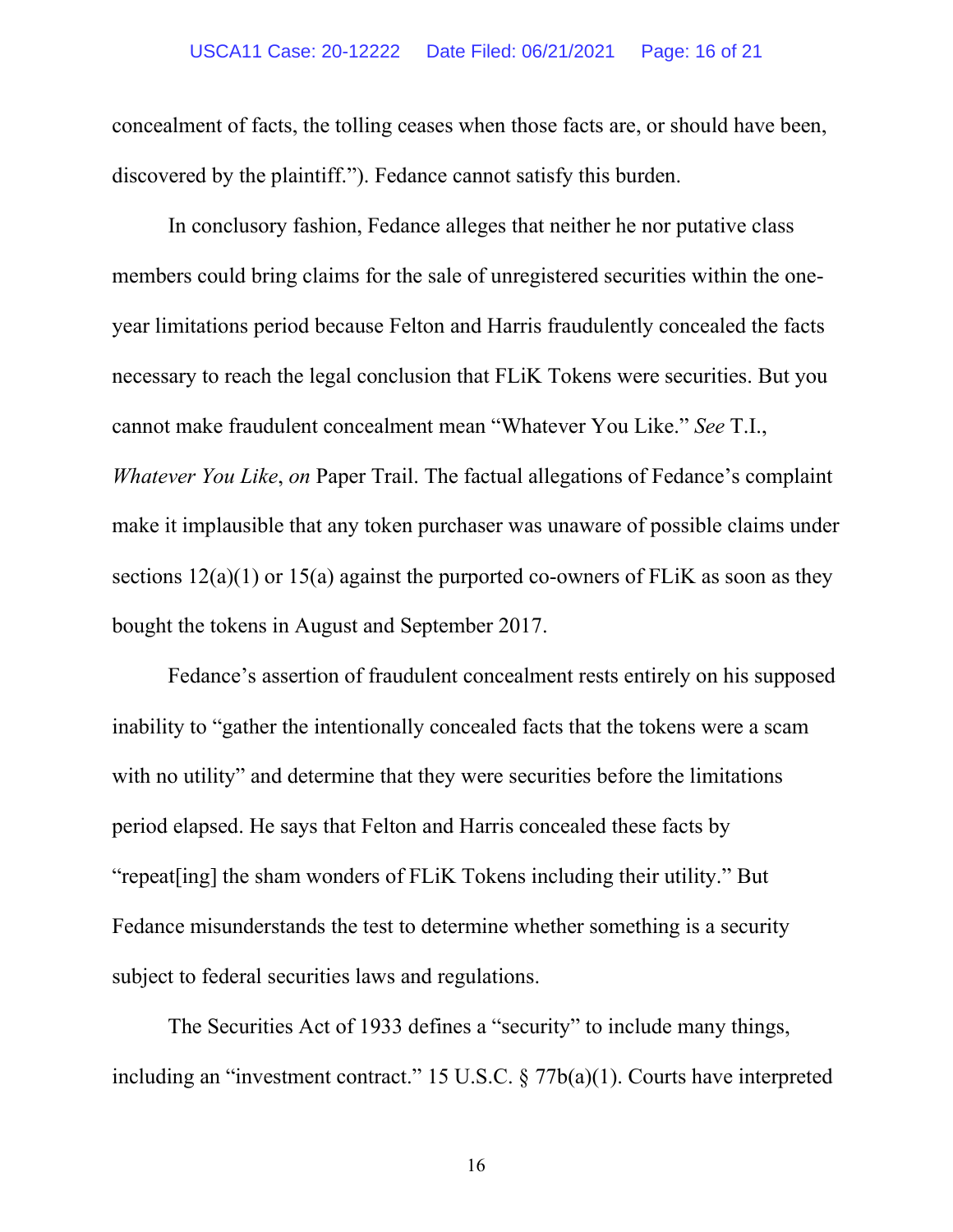"investment contract" broadly to encompass many money-raising schemes. Thomas Lee Hazen, 1 *Treatise on the Law of Securities Regulation* §§ 1:49–50, at 116–19, 124 (7th ed. 2016). The basic test for distinguishing an "investment contract" from other commercial dealings is "whether the scheme involves an investment of money in a common enterprise with profits to come solely from the efforts of others." *SEC v. W.J. Howey Co.*, 328 U.S. 293, 301 (1946). "If that test [is] satisfied, it is immaterial whether the enterprise is speculative or nonspeculative or whether there is a sale of property with or without intrinsic value." *Id.* We have "divided the *Howey* test into the three elements: (1) an investment of money, (2) a common enterprise, and (3) the expectation of profits to be derived solely from the efforts of others." *SEC v. Unique Fin. Concepts, Inc.*, 196 F.3d 1195, 1199 (11th Cir. 1999) (internal quotation marks omitted).

To determine whether a transaction satisfies the "expectation of profits" element, the Supreme Court has instructed us to examine if an investor "is attracted solely by the prospects of a return on his investment," as opposed to when "a purchaser is motivated by a desire to use or consume the item purchased." *United Hous. Found., Inc. v. Forman*, 421 U.S. 837, 852–53 (1975) (internal quotation marks omitted). We look at both the motivations of the purchasers and the promotional materials associated with the offer and sale at issue. *Rice v. Branigar Org., Inc.*, 922 F.2d 788, 790 (11th Cir. 1991) (Powell, J.). Courts "examine the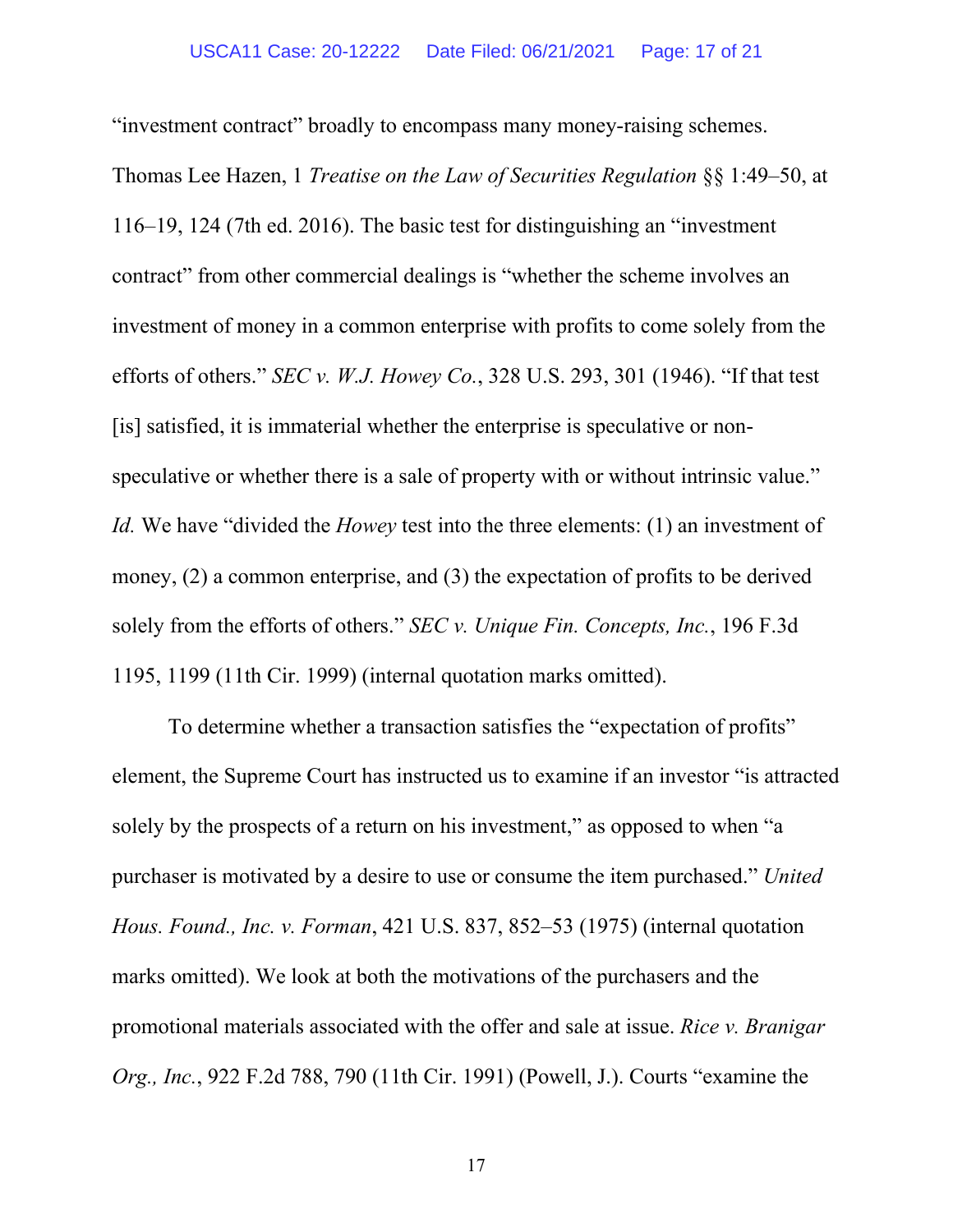substance—the economic realities of the transaction—rather than the names that may have been employed by the parties." *United Hous. Found.*, 421 U.S. at 851– 52.

Felton and Harris allegedly fooled Fedance and other token purchasers into thinking that FLiK would be wildly successful, but they did not fool those purchasers into thinking that they were buying FLiK Tokens as anything but an investment. Indeed, Fedance alleged that Felton and Harris "touted, and [he and the putative class plaintiffs] *reasonably expected*, that the FLiK Tokens received . . . *would increase in value*." These purchases were all "About the Money." *See* T.I. featuring Young Thug, *About the Money*, *on* Paperwork (Grand Hustle Records & Columbia Records 2014).

All the facts that Fedance alleged regarding the nature of FLiK Tokens—to prove that their sale satisfied the *Howey* test—were available to any token purchaser before, during, or soon after the initial coin offering. Fedance readily admitted that "by their very nature, [cryptographic] tokens sold before a network launch are securities, because investors purchasing those tokens . . . rely[] primarily on the technical and managerial efforts of others to affect the failure or success of the enterprise." FLiK had not launched its viewing platform at the time of the initial coin offering. In its whitepaper, FLiK stated that it would use the funds raised from the initial coin offering to develop the company and implement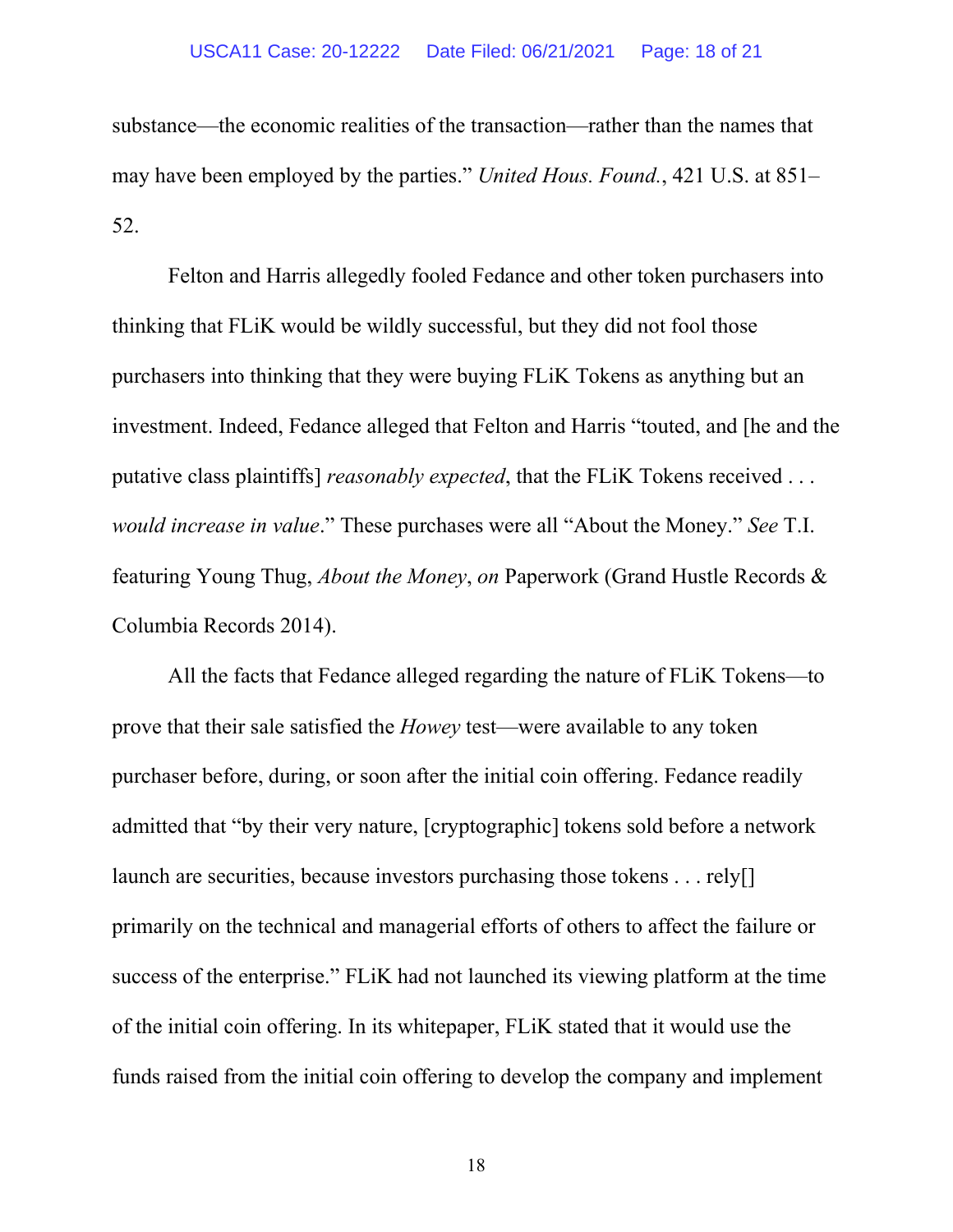its platform. And FLiK and its purported co-owners promoted the tokens for their profit potential. Consider that soon after the initial coin offering, Felton posted that the value of the tokens would increase to almost \$15 within 15 months, which he said "represent[ed] TREMENDOUS growth."

True, FLiK and its purported co-owners might have tried to obscure that FLiK Tokens purchased during the initial coin offering could be considered securities. The whitepaper never explicitly stated that FLiK Tokens were not securities, but it did say that the FLiK Token was "a cryptographic token used by the FLiK application" and that FLiK Tokens would "allow token holders to rent or purchase projects" and "grant token holders access to premium features and subscriptions." Nevertheless, any supposed *future* utility of the tokens on FLiK's "end-to-end entertainment ecosystem" is beside the point. Plenty of items that can be consumed or used—from cosmetics to boats to Scotch whisky—have been the subject of transactions determined to be securities because they had the attributes of an investment. *See* Hazen, 1 *Law of Securities Regulation* § 1:49, at 116–19 (listing examples).

Fedance alleged that he and the putative class could not have brought the claims until at least September 2018, but he identified no concealed facts necessary to bring the claims that came to light at that point. *Cf. Summerhill v. Terminix, Inc.*, 637 F.3d 877, 881 (8th Cir. 2011) ("If the plaintiff made any particular discovery,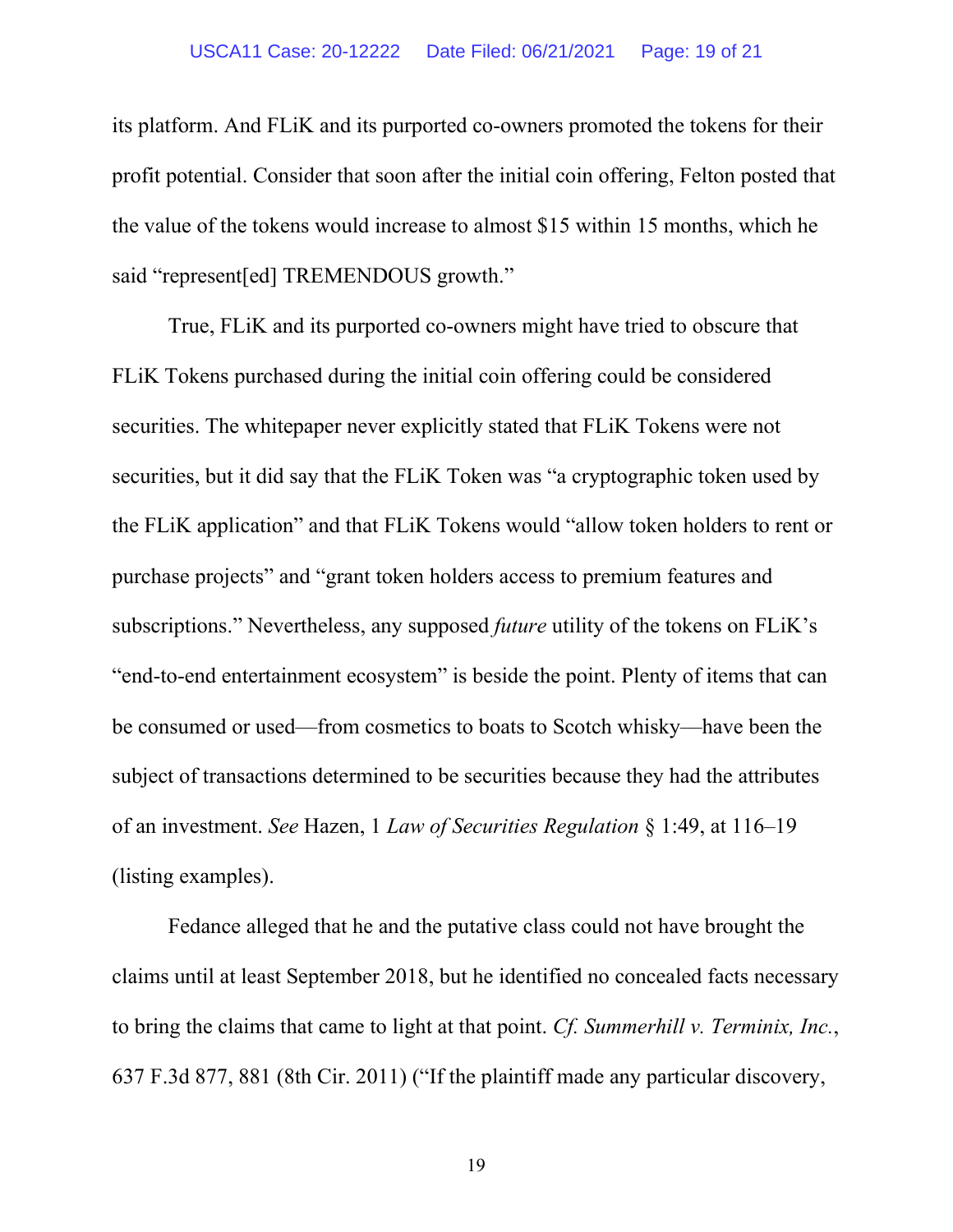it should be stated when it was made, what it was, how it was made, and why it was not made sooner... One may not avoid the effect of the statute of limitations on the ground of fraudulent concealment if he . . . fails to plead . . . when he . . . discovered the alleged fraud." (internal quotation marks omitted)). According to the complaint, Felton's fraudulent concealment continued through the end of August 2018 with the suspicious acquisition of FLiK by SkyBlock. Perhaps Felton managed to continue the illusion that the FLiK platform would someday launch until then. But those misrepresentations have no bearing on whether Fedance and the putative class were prevented from realizing that they had *invested* in FLiK Tokens in August and September 2017. Anyone in Fedance's position could say "You Know What It Is." *See* T.I. featuring Wyclef Jean, *You Know What It Is*, *on* T.I. vs. T.I.P. (Grand Hustle Records et al. 2007).

Fedance also alleged that he was "unaware" that FLiK Tokens were sold as securities until April 2019, when the district court ruled that similar allegations were sufficient to prove that they were. *See Beranger*, 2019 WL 5485128, at \*4. But Fedance had all the facts he needed to make that same legal conclusion well before then. Because any misrepresentations on the part of Felton or Harris did not make Fedance or any putative class members "ignoran[t] of a potential [section 12(a)(1) or section 15(a)] claim," *Prather*, 446 F.2d at 341, equitable tolling does not excuse the untimeliness of Fedance's complaint.